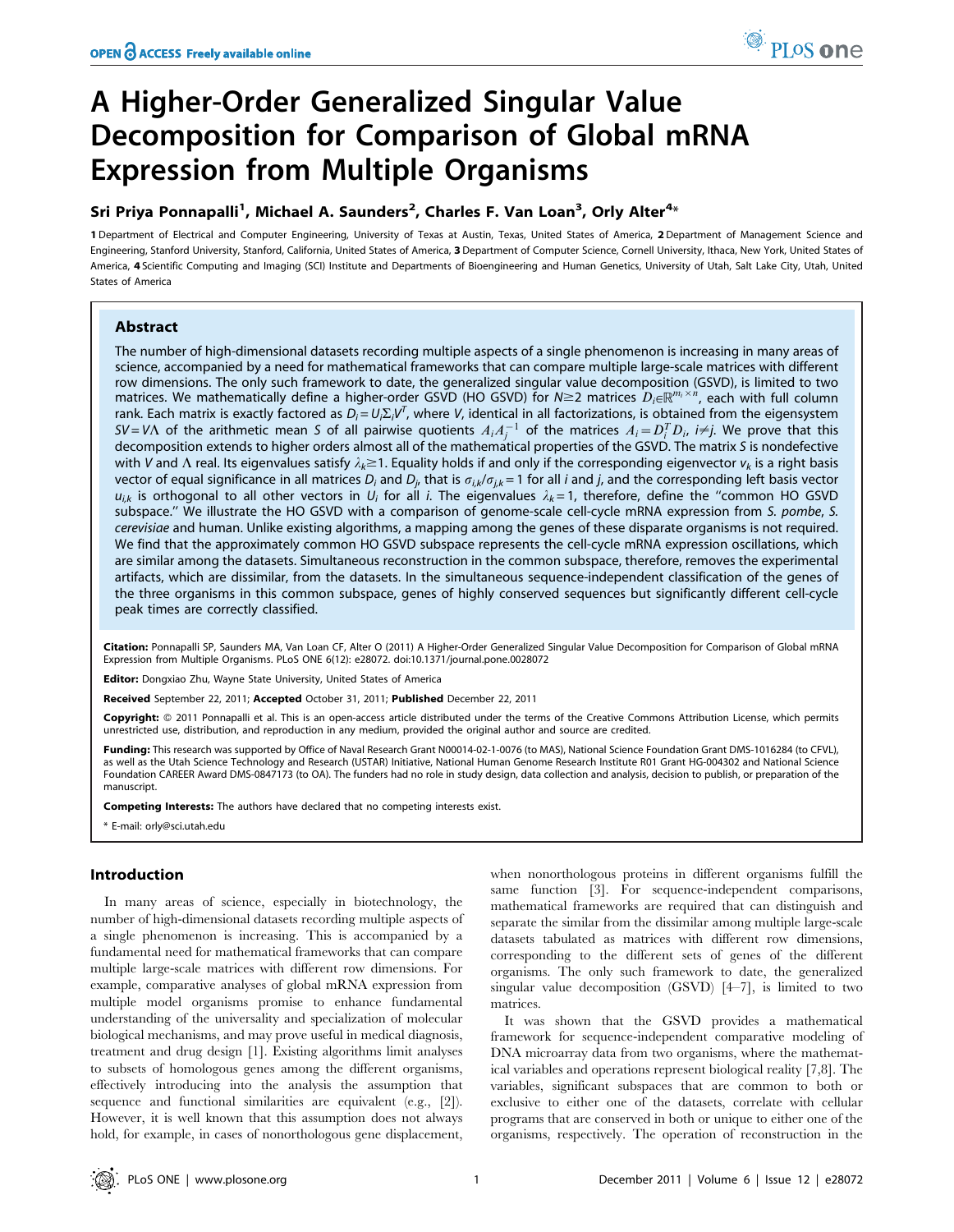subspaces common to both datasets outlines the biological similarity in the regulation of the cellular programs that are conserved across the species. Reconstruction in the common and exclusive subspaces of either dataset outlines the differential regulation of the conserved relative to the unique programs in the corresponding organism. Recent experimental results [9] verify a computationally predicted genome-wide mode of regulation that correlates DNA replication origin activity with mRNA expression [10,11], demonstrating that GSVD modeling of DNA microarray data can be used to correctly predict previously unknown cellular mechanisms.

We now define a higher-order GSVD (HO GSVD) for the comparison of  $N\geq 2$  datasets. The datasets are tabulated as N real matrices  $D_i \in \mathbb{R}^{m_i \times n}$ , each with full column rank, with different row dimensions and the same column dimension, where there exists a one-to-one mapping among the columns of the matrices. Like the GSVD, the HO GSVD is an exact decomposition, i.e., each matrix is exactly factored as  $D_i=U_i\Sigma_iV^T$ , where the columns of  $U_i$  and V have unit length and are the left and right basis vectors respectively, and each  $\Sigma_i$  is diagonal and positive definite. Like the GSVD, the matrix  $V$  is identical in all factorizations. In our HO GSVD, the matrix V is obtained from the eigensystem  $SV = V\Lambda$ of the arithmetic mean S of all pairwise quotients  $A_i A_i^{-1}$ of the matrices  $A_i = D_i^T D_i$ , or equivalently of all  $S_{ij} = \begin{bmatrix} 1 & 0 & 1 \\ 0 & 1 & 1 \\ 0 & 0 & 1 \end{bmatrix}$  $\frac{1}{2} (A_i A_j^{-1} + A_j A_i^{-1}), i \neq j.$ 

To clarify our choice of S, we note that in the GSVD, defined by Van Loan  $[5]$ , the matrix  $V$  can be formed from the eigenvectors of the unbalanced quotient  $A_1A_2^{-1}$  (Section 1 in Appendix S1). We observe that this  $V$  can also be formed from the eigenvectors of the balanced arithmetic mean  $S_{12}$  =  $\frac{1}{2}(A_1A_2^{-1}+A_2A_1^{-1})$ . We prove that in the case of  $N=2$ , our definition of V by using the eigensystem of  $S \equiv S_{12}$  $\frac{1}{2}(A_1A_2^{-1}+A_2A_1^{-1})$  leads algebraically to the GSVD (Theorems S1–S5 in Appendix S1), and therefore, as Paige and Saunders showed [6], can be computed in a stable way. We also note that in the GSVD, the matrix  $V$  does not depend upon the ordering of the matrices  $D_1$  and  $D_2$ . Therefore, we define our HO GSVD for  $N \geq 2$  matrices by using the balanced arithmetic mean S of all pairwise arithmetic means  $S_{ij}$ , each of which defines the GSVD of the corresponding pair of matrices  $D_i$  and  $D_j$ , noting that S does not depend upon the ordering of the matrices  $D_i$  and  $D_j$ .

We prove that  $S$  is nondefective (it has *n* independent eigenvectors), and that its eigensystem is real (Theorem 1). We prove that the eigenvalues of S satisfy  $\lambda_k \geq 1$  (Theorem 2). As in our GSVD comparison of two matrices [7], we interpret the kth diagonal of  $\Sigma_i = diag(\sigma_{ik})$  in the factorization of the i th matrix  $D_i$ as indicating the significance of the kth right basis vector  $v_k$  in  $D_i$  in terms of the overall information that  $v_k$  captures in  $D_i$ . The ratio  $\sigma_{i,k}/\sigma_{i,k}$  indicates the significance of  $v_k$  in  $D_i$  relative to its significance in  $D_i$ . We prove that an eigenvalue of S satisfies  $\lambda_k=1$  if and only if the corresponding eigenvector  $v_k$  is a right basis vector of equal significance in all  $D_i$  and  $D_j$ , that is,  $\sigma_{i,k}/\sigma_{j,k}=1$  for all i and j, and the corresponding left basis vector  $u_{i,k}$  is orthonormal to all other vectors in  $U_i$  for all i. We therefore mathematically define, in analogy with the GSVD, the ''common HO GSVD subspace'' of the  $N \geq 2$  matrices to be the subspace spanned by the right basis vectors  $v_k$  that correspond to the  $\lambda_k=1$  eigenvalues of S (Theorem 3). We also show that each of the right basis vectors  $\{v_k\}$  that span the common HO GSVD subspace is a generalized singular vector of all pairwise GSVD factorizations of the matrices  $D_i$  and  $D_j$  with equal corresponding generalized singular values for all  $i$  and  $j$  (Corollary 1).

Recent research showed that several higher-order generalizations are possible for a given matrix decomposition, each preserving some but not all of the properties of the matrix decomposition [12–14] (see also Theorem S6 and Conjecture S1 in Appendix S1). Our new HO GSVD extends to higher orders all of the mathematical properties of the GSVD except for complete column-wise orthogonality of the left basis vectors that form the matrix  $U_i$  for all  $i$ , i.e., in each factorization.

We illustrate the HO GSVD with a comparison of cell-cycle mRNA expression from S. pombe [15,16], S. cerevisiae [17] and human [18]. Unlike existing algorithms, a mapping among the genes of these disparate organisms is not required (Section 2 in Appendix S1). We find that the common HO GSVD subspace represents the cell-cycle mRNA expression oscillations, which are similar among the datasets. Simultaneous reconstruction in this common subspace, therefore, removes the experimental artifacts, which are dissimilar, from the datasets. Simultaneous sequenceindependent classification of the genes of the three organisms in the common subspace is in agreement with previous classifications into cell-cycle phases [19]. Notably, genes of highly conserved sequences across the three organisms [20,21] but significantly different cellcycle peak times, such as genes from the ABC transporter superfamily [22–28], phospholipase B-encoding genes [29,30] and even the B cyclin-encoding genes [31,32], are correctly classified.

### Methods

### HO GSVD Construction

Suppose we have a set of N real matrices  $D_i \in \mathbb{R}^{m_i \times n}$  each with full column rank. We define a  $HO$  GSVD of these  $N$  matrices as

$$
D_1 = U_1 \Sigma_1 V^T,
$$
  
\n
$$
D_2 = U_2 \Sigma_2 V^T,
$$
  
\n
$$
\vdots
$$
  
\n
$$
D_N = U_N \Sigma_N V^T,
$$
  
\n(1)

where each  $U_i \in \mathbb{R}^{m_i \times n}$  is composed of normalized left basis vectors, each  $\Sigma_i = \text{diag}(\sigma_{i,k}) \in \mathbb{R}^{n \times n}$  is diagonal with  $\sigma_{i,k} > 0$ , and V, identical in all matrix factorizations, is composed of normalized right basis vectors. As in the GSVD comparison of global mRNA expression from two organisms [7], in the HO GSVD comparison of global mRNA expression from  $N\geq 2$  organisms, the shared right basis vectors  $v_k$  of Equation (1) are the "genelets" and the N sets of left basis vectors  $u_{i,k}$  are the N sets of "arraylets" (Figure 1 and Section 2 in Appendix S1). We obtain  $V$  from the eigensystem of  $S$ , the arithmetic mean of all pairwise quotients  $A_i A_i^{-1}$  of the matrices

$$
A_i = D_i^T D_i
$$
, or equivalently of all  $S_{ij} = \frac{1}{2} (A_i A_j^{-1} + A_j A_i^{-1}), i \neq j$ :  
\n
$$
S = \frac{1}{N(N-1)} \sum_{i=1}^N \sum_{j>i}^N (A_i A_j^{-1} + A_j A_i^{-1})
$$
  
\n
$$
= \frac{2}{N(N-1)} \sum_{i=1}^N \sum_{j>i}^N S_{ij},
$$
  
\n
$$
SV = V \Lambda,
$$
  
\n
$$
V = (v_1 \dots v_n), \quad \Lambda = \text{diag}(\lambda_k),
$$
 (2)

with  $||v_k|| = 1$ . We prove that S is nondefective, i.e., S has n independent eigenvectors, and that its eigenvectors V and eigenvalues  $\Lambda$  are real (Theorem 1). We prove that the eigenvalues of S satisfy  $\lambda_k \geq 1$  (Theorem 2).

Given V, we compute matrices  $B_i$  by solving N linear systems:

$$
VB_i^T = D_i^T,B_i \equiv (b_{i,1} \dots b_{i,n}), \quad i = 1, \dots, N,
$$
 (3)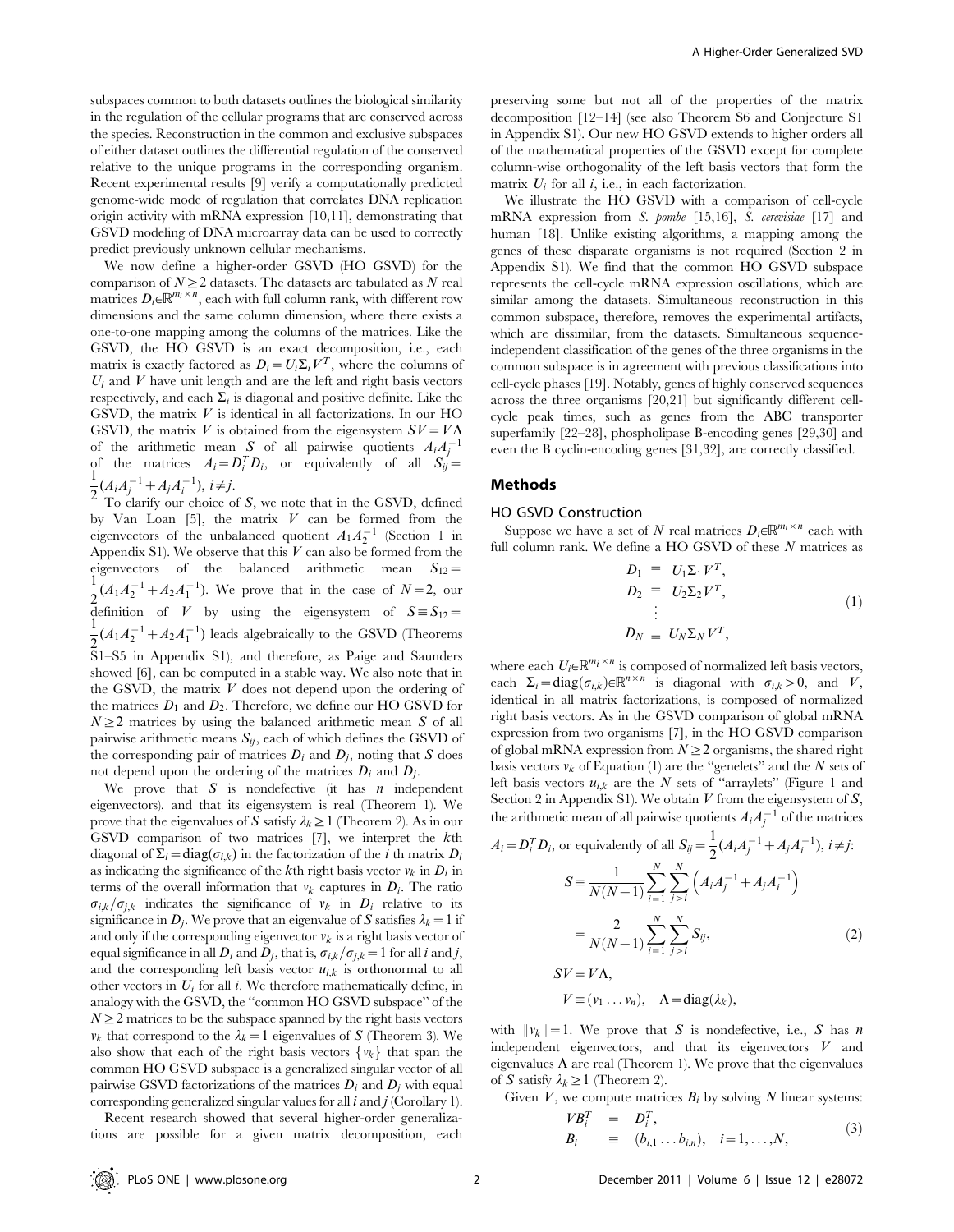

Figure 1. Higher-order generalized singular value decomposition (HO GSVD). In this raster display of Equation (1) with overexpression (red), no change in expression (black), and underexpression (green) centered at gene- and array-invariant expression, the S. pombe, S. cerevisiae and human global mRNA expression datasets are tabulated as organism-specific genes  $\times$  17-arrays matrices  $D_1$ ,  $D_2$  and  $D_3$ . The underlying assumption is that there exists a one-to-one mapping among the 17 columns of the three matrices but not necessarily among their rows. These matrices are transformed to the reduced diagonalized matrices  $\Sigma_1$ ,  $\Sigma_2$  and  $\Sigma_3$ , each of 17-"arraylets," i.e., left basis vectors × 17-"genelets," i.e., right basis vectors, by using the organism-specific genes  $\times$  17-arraylets transformation matrices  $U_1$ ,  $U_2$  and  $U_3$  and the shared 17-genelets  $\times$  17-arrays transformation matrix  $V^T$ . We prove that with our particular  $V$  of Equations (2)–(4), this decomposition extends to higher orders all of the mathematical properties of the GSVD except for complete column-wise orthogonality of the arraylets, i.e., left basis vectors that form the matrices  $U_1$ ,  $U_2$  and  $U_3$ . We therefore mathematically define, in analogy with the GSVD, the "common HO GSVD subspace" of the  $N=3$  matrices to be the subspace spanned by the genelets, i.e., right basis vectors  $v_k$  that correspond to higher-order generalized singular values that are equal,  $\sigma_{1,k} = \sigma_{2,k} = \sigma_{3,k}$ , where, as we prove, the corresponding arraylets, i.e., the left basis vectors  $u_{1,k}$ ,  $u_{2,k}$  and  $u_{3,k}$ , are orthonormal to all other arraylets in  $U_1$ ,  $U_2$  and  $U_3$ . We show that like the GSVD for two organisms [7], the HO GSVD provides a sequence-independent comparative mathematical framework for datasets from more than two organisms, where the mathematical variables and operations represent biological reality: Genelets of common significance in the multiple datasets, and the corresponding arraylets, represent cell-cycle checkpoints or transitions from one phase to the next, common to S. pombe, S. cerevisiae and human. Simultaneous reconstruction and classification of the three datasets in the common subspace that these patterns span outline the biological similarity in the regulation of their cell-cycle programs. Notably, genes of significantly different cell-cycle peak times [19] but highly conserved sequences [20,21] are correctly classified.

doi:10.1371/journal.pone.0028072.g001

and we construct  $\Sigma_i$  and  $U_i=(u_{i,1}, \ldots, u_{i,n})$  by normalizing the columns of  $B_i$ :

$$
\begin{array}{rcl}\n\sigma_{i,k} & = & ||b_{i,k}||, \\
\Sigma_i & = & \text{diag}(\sigma_{i,k}), \\
B_i & = & U_i \Sigma_i.\n\end{array} \tag{4}
$$

#### HO GSVD Interpretation

In this construction, the rows of each of the N matrices  $D_i$  are superpositions of the same right basis vectors, the columns of  $V$ 

(Figures S1 and S2 and Section 1 in Appendix S1). As in our GSVD comparison of two matrices, we interpret the kth diagonals of  $\Sigma_i$ , the "higher-order generalized singular value set"  $\{\sigma_{i,k}\}\$ , as indicating the significance of the kth right basis vector  $v_k$  in the matrices  $D_i$ , and reflecting the overall information that  $v_k$  captures in each  $D_i$  respectively. The ratio  $\sigma_{i,k}/\sigma_{j,k}$  indicates the significance of  $v_k$  in  $D_i$  relative to its significance in  $D_i$ . A ratio of  $\sigma_{i,k}/\sigma_{j,k}=1$  for all i and j corresponds to a right basis vector  $v_k$ of equal significance in all  $N$  matrices  $D_i$ . GSVD comparisons of two matrices showed that right basis vectors of approximately equal significance in the two matrices reflect themes that are common to both matrices under comparison [7]. A ratio of  $\sigma_{i,k}/\sigma_{j,k} \ll 1$  indicates a basis vector  $v_k$  of almost negligible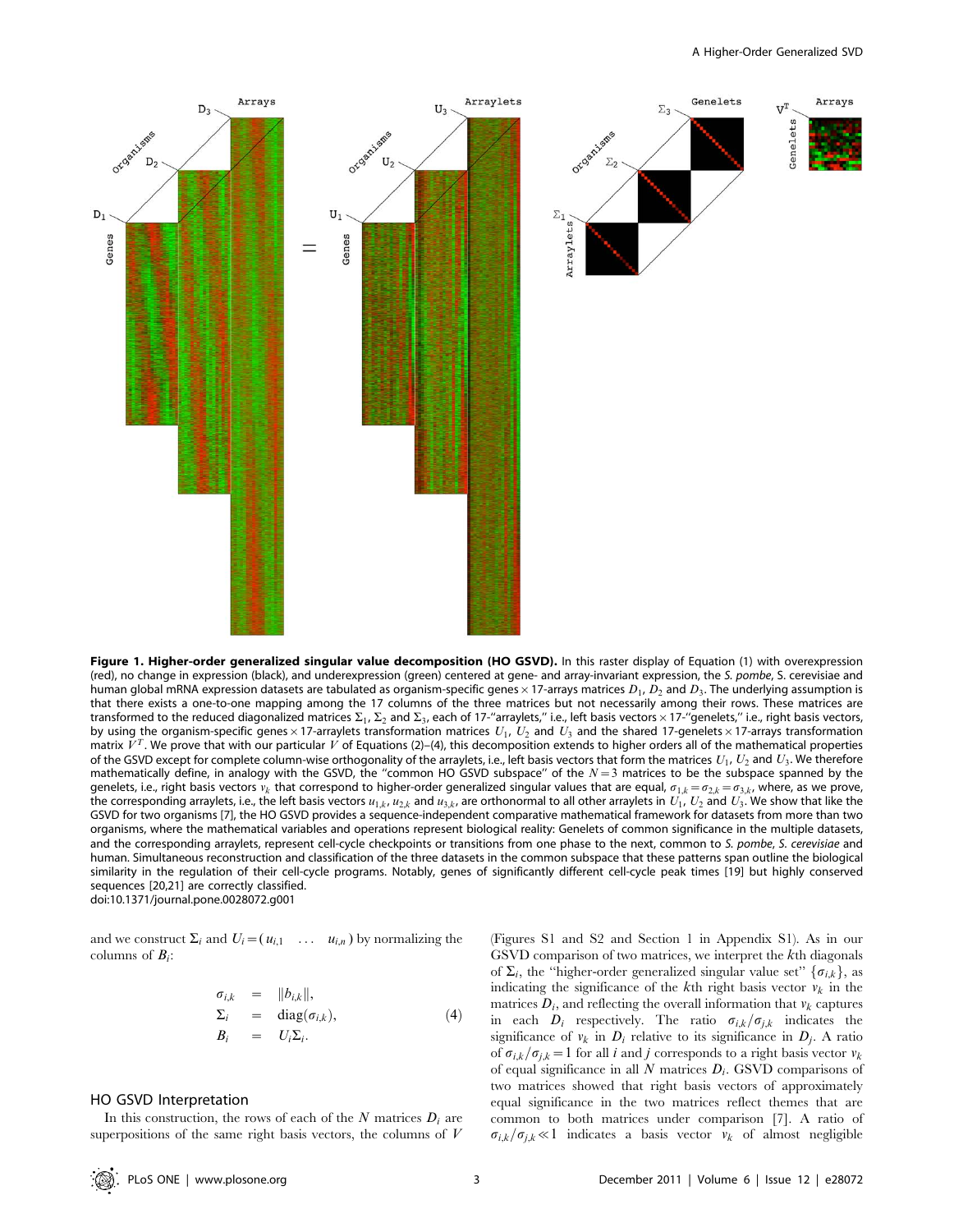significance in  $D_i$  relative to its significance in  $D_j$ . GSVD comparisons of two matrices showed that right basis vectors of negligible significance in one matrix reflect themes that are exclusive to the other matrix.

We prove that an eigenvalue of S satisfies  $\lambda_k=1$  if and only if the corresponding eigenvector  $v_k$  is a right basis vector of equal significance in all  $D_i$  and  $D_j$ , that is,  $\sigma_{i,k}/\sigma_{j,k}=1$  for all i and j, and the corresponding left basis vector  $u_{i,k}$  is orthonormal to all other vectors in  $U_i$  for all i. We therefore mathematically define, in analogy with the GSVD, the ''common HO GSVD subspace'' of the  $N \geq 2$  matrices to be the subspace spanned by the right basis vectors  $\{v_k\}$  corresponding to the eigenvalues of S that satisfy  $\lambda_k=1$  (Theorem 3).

It follows that each of the right basis vectors  $\{v_k\}$  that span the common HO GSVD subspace is a generalized singular vector of all pairwise GSVD factorizations of the matrices  $D_i$  and  $D_j$  with equal corresponding generalized singular values for all  $i$  and  $j$  (Corollary 1). Since the GSVD can be computed in a stable way [6], we note that the common HO GSVD subspace can also be computed in a stable way by computing all pairwise GSVD factorizations of the matrices  $D_i$  and  $D_j$ . This also suggests that it may be possible to formulate the HO GSVD as a solution to an optimization problem, in analogy with existing variational formulations of the GSVD [33]. Such a formulation may lead to a stable numerical algorithm for computing the HO GSVD, and possibly also to a higher-order general Gauss-Markov linear statistical model [34–36].

We show, in a comparison of  $N=3$  matrices, that the approximately common HO GSVD subspace of these three matrices reflects a theme that is common to the three matrices under comparison (Section 2).

## HO GSVD Mathematical Properties

**Theorem 1.** S is nondefective (it has n independent eigenvectors) and its eigensystem is real.

Proof. From Equation (2) it follows that

$$
S = \frac{1}{N(N-1)}(H - NI),
$$
  
\n
$$
H = \left(\sum_{i=1}^{N} A_i\right) \left(\sum_{j=1}^{N} A_j^{-1}\right),
$$
\n(5)

and the eigenvectors of  $S$  equal the eigenvectors of  $H$ .

Let the SVD of the matrices  $D_i$  appended along the *n*-columns axis be

$$
\begin{bmatrix} D_1 \\ \vdots \\ D_N \end{bmatrix} = \begin{bmatrix} \hat{U}_1 \\ \vdots \\ \hat{U}_N \end{bmatrix} \hat{\Sigma} \hat{V}^T,
$$
\n
$$
\sum_{i=1}^N \hat{U}_i^T \hat{U}_i = I.
$$
\n(6)

Since the matrices  $D_i$  are real and with full column rank, it follows from the SVD of  $\hat{U}_i$  that the symmetric matrices  $\hat{U}_i^T \hat{U}_i$  are real and positive definite, and their inverses exist. It then follows from Equations (5) and (6) that H is similar to  $\hat{H}$ ,

$$
H = \hat{V}\hat{\Sigma}\hat{H}\hat{\Sigma}^{-1}\hat{V}^{T},
$$
  

$$
\hat{H} = \sum_{j=1}^{N} (\hat{U}_{j}^{T}\hat{U}_{j})^{-1},
$$
 (7)

and the eigenvalues of  $H$  equal the eigenvalues of  $H$ .

A sum of real, symmetric and positive definite matrices,  $\hat{H}$  is also real, symmetric and positive definite; therefore, its eigensystem

$$
\hat{Y}^T \hat{H} \hat{Y} = \text{diag}(\mu_k) \tag{8}
$$

is real with  $\hat{Y}$  orthogonal and  $\mu_k > 0$ . Without loss of generality let  $\hat{Y}$  be orthonormal, such that  $\|\hat{\mathbf{y}}_k\|=1$ . It follows from the similarity of H with  $\hat{H}$  that the eigensystem of H can be written as  $V^{-1}HV = \text{diag}(u_k)$ , with the real and nonsingular  $V=(\hat{V}\hat{\Sigma}\hat{Y})\hat{W}^{-1}$ , where  $\hat{W} = \text{diag}(\hat{w}_k)$  and  $\hat{w}_k=\|\hat{V}\hat{\Sigma}\hat{y}_k\|$  such that  $||v_k|| = 1$  for all k.

Thus, from Equation  $(5)$ , S is nondefective with real eigenvectors  $V$ . Also, the eigenvalues of  $S$  satisfy

$$
\lambda_k = \frac{1}{N(N-1)}(\mu_k - N),\tag{9}
$$

where  $\mu_k > 0$  are the eigenvalues of H and  $\hat{H}$ . Thus, the eigenvalues of S are real.  $\square$ 

**Theorem 2.** The eigenvalues of S satisfy  $\lambda_k \geq 1$ .

*Proof.* Following Equation  $(9)$ , asserting that the eigenvalues of S satisfy  $\lambda_k \geq 1$  is equivalent to asserting that the eigenvalues of  $\hat{H}$ satisfy  $\mu_k \geq N^2$ .

From Equations (6) and (7), the eigenvalues of  $\hat{H}$  satisfy

$$
\mu_k \ge \min_{x} \sum_{j=1}^{N} [x^T (\hat{U}_j^T \hat{U}_j) x]^{-1},
$$
\n(10)

under the constraint that

$$
\sum_{j=1}^{N} x^{T} (\hat{U}_{j}^{T} \hat{U}_{j}) x = 1,
$$
\n(11)

where  $x$  is a real unit vector, and where it follows from the Cauchy-Schwarz inequality [37] (see also [4,34,38]) for the real nonzero vectors  $(\hat{U}_j^T\hat{U}_j)x$  and  $(\hat{U}_j^T\hat{U}_j)^{-1}x$  that for all  $j$ 

$$
x^{T}(\hat{U}_{j}^{T}\hat{U}_{j})^{-1}x \geq [x^{T}(\hat{U}_{j}^{T}\hat{U}_{j})x]^{-1}.
$$
 (12)

With the constraint of Equation (11), which requires the sum of the  $N$  positive numbers  $x^T(\hat{U}_j^T\hat{U}_j)^{-1}x$  to equal one, the lower bound on the eigenvalues of  $\hat{H}$  in Equation (10) is at its minimum when the sum of the inverses of these numbers is at its minimum, that is, when the numbers equal

$$
x^{T}(\hat{U}_{i}^{T}\hat{U}_{i})x = x^{T}(\hat{U}_{j}^{T}\hat{U}_{j})x = N^{-1}
$$
\n(13)

for all *i* and *j*. Thus, the eigenvalues of  $\hat{H}$  satisfy  $\mu_k \geq N^2$ .  $\Box$ 

Theorem 3. The common HO GSVD subspace. An eigenvalue of S satisfies  $\lambda_k=1$  if and only if the corresponding eigenvector  $v_k$ is a right basis vector of equal significance in all  $D_i$  and  $D_j$ , that is,  $\sigma_{i,k}/\sigma_{i,k}=1$  for all i and j, and the corresponding left basis vector  $u_{i,k}$  is orthonormal to all other vectors in  $U_i$  for all i. The "common HO GSVD subspace'' of the  $N \geq 2$  matrices is, therefore, the subspace spanned by the right basis vectors  $\{v_k\}$  corresponding to the eigenvalues of S that satisfy  $\lambda_k=1$ .

*Proof.* Without loss of generality, let  $k=n$ . From Equation (12) and the Cauchy-Schwarz inequality, an eigenvalue of  $\hat{\pmb{H}}$  equals its minimum lower bound  $\mu_n = N^2$  if and only if the corresponding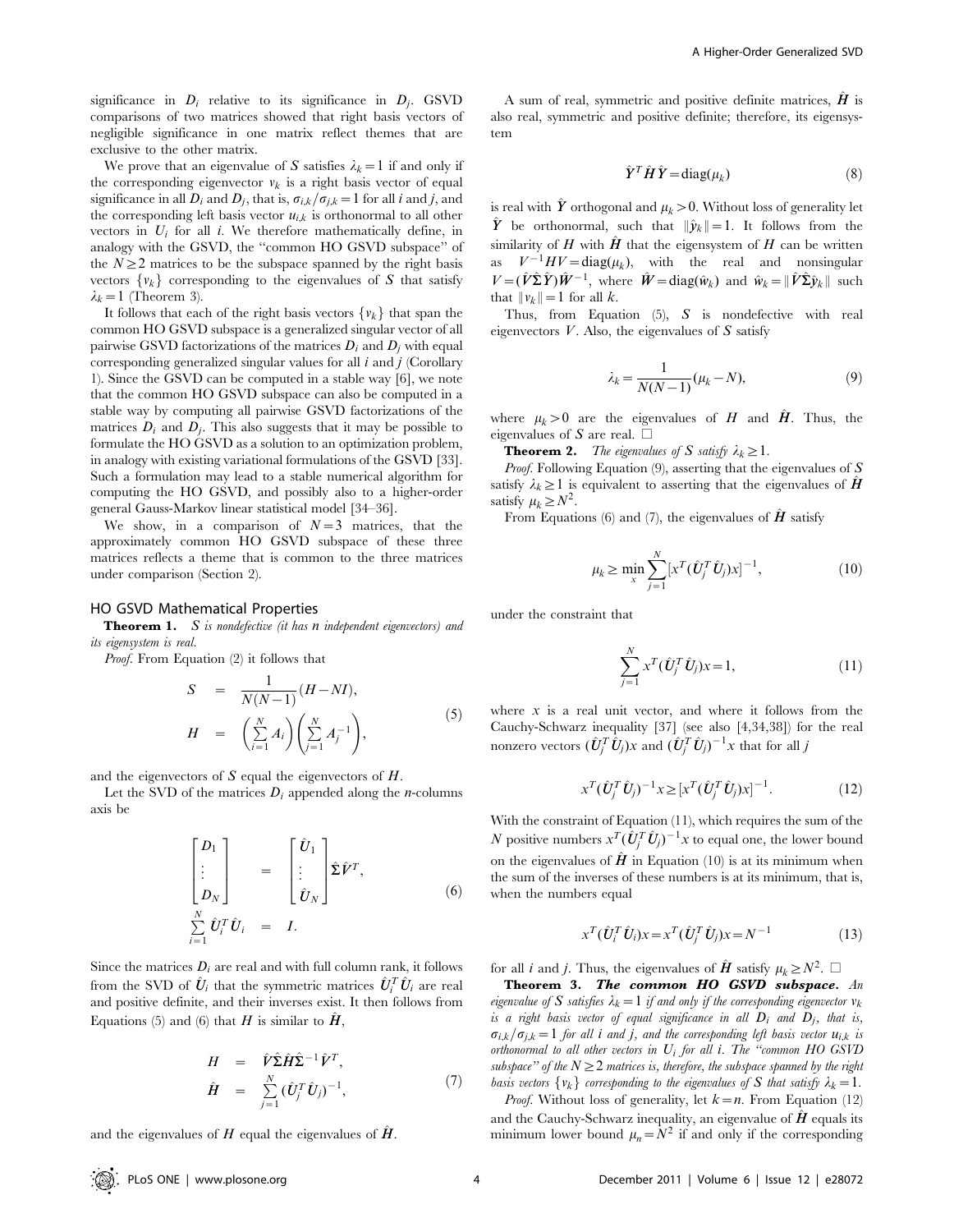eigenvector  $\hat{y}_n$  is also an eigenvector of  $\hat{U}_i^T \hat{U}_i$  for all  $i$  [37], where, from Equation (13), the corresponding eigenvalue equals  $N^{-1}$ ,

$$
(\hat{\boldsymbol{U}}_i^T \hat{\boldsymbol{U}}_i) \hat{\boldsymbol{Y}} = [(\hat{\boldsymbol{U}}_i^T \hat{\boldsymbol{U}}_i) \hat{\boldsymbol{y}}_1 \quad (\hat{\boldsymbol{U}}_i^T \hat{\boldsymbol{U}}_i) \hat{\boldsymbol{y}}_2 \quad \dots \quad N^{-1} \hat{\boldsymbol{y}}_n]. \tag{14}
$$

Given the eigenvectors  $V=(\hat{V}\hat{\Sigma}\hat{Y})\hat{W}^{-1}$  of S, we solve Equation (3) for each  $D_i = \hat{U}_i \hat{\Sigma} \hat{V}^T$  of Equation (6), and obtain

$$
U_i \Sigma_i = B_i = D_i V^{-T}
$$
  
=  $\hat{U}_i \hat{Y} \hat{W}$ . (15)

Following Equations (14) and (15), where  $v_n = \hat{w}_n^{-1} \hat{V} \hat{\Sigma} \hat{y}_n$ corresponds to a minimum eigenvalue  $\lambda_n=1$ , and since Y is orthonormal, we obtain

$$
\hat{\mathbf{\mathcal{W}}}^{-1} \Sigma_i (U_i^T U_i) \Sigma_i \hat{\mathbf{\mathcal{W}}}^{-1} = \hat{\mathbf{\mathcal{Y}}}^T (\hat{\mathbf{U}}_i^T \hat{\mathbf{U}}_i) \hat{\mathbf{\mathcal{Y}}} \n= \begin{bmatrix}\n\hat{y}_1^T (\hat{\mathbf{U}}_i^T \hat{\mathbf{U}}_i) \hat{y}_1 & \hat{y}_2^T (\hat{\mathbf{U}}_i^T \hat{\mathbf{U}}_i) \hat{y}_1 & \dots & 0 \\
\hat{y}_1^T (\hat{\mathbf{U}}_i^T \hat{\mathbf{U}}_i) \hat{y}_2 & \hat{y}_2^T (\hat{\mathbf{U}}_i^T \hat{\mathbf{U}}_i) \hat{y}_2 & \dots & 0 \\
\vdots & \vdots & \ddots & \vdots \\
0 & 0 & \dots & N^{-1}\n\end{bmatrix},
$$
\n(16)

with zeroes in the nth row and the nth column of the matrix above everywhere except for the diagonal element. Thus, an eigenvalue of S satisfies  $\lambda_n=1$  if and only if the corresponding left basis vectors  $u_{i,n}$  are orthonormal to all other vectors in  $U_i$ .

The corresponding higher-order generalized singular values are  $\sigma_{i,n}=N^{-1/2}\tilde{w}_n>0$ . Thus  $\sigma_{i,n}/\sigma_{j,n}=1$  for all i and j, and the corresponding right basis vector  $v_n$  is of equal significance in all matrices  $D_i$  and  $D_i$ .  $\square$ 

**Corollary 1.** An eigenvalue of S satisfies  $\lambda_k=1$  if and only if the corresponding right basis vector  $v_k$  is a generalized singular vector of all pairwise GSVD factorizations of the matrices  $D_i$  and  $D_j$  with equal corresponding generalized singular values for all i and j.

*Proof.* From Equations (12) and (13), and since the pairwise quotients  $A_i A_j^{-1}$  are similar to  $(U_i^T U_i)(U_j^T U_j)^{-1}$  with the similarity transformation of  $\hat{V}\hat{\Sigma}$  for all i and j, it follows that an eigenvalue of S satisfies  $\lambda_k=1$  if and only if the corresponding right basis vector  $v_k = \hat{w}_k^{-1} \hat{V} \hat{\Sigma} \hat{y}_k$  is also an eigenvector of each of the pairwise quotients  $A_i A_j^{-1}$  of the matrices  $A_i = D_i^T D_i$  with equal corresponding eigenvalues, or equivalently of all  $S_{ij}$  with all eigenvalues at their minimum of one,

$$
S_{ij}v_k = \frac{1}{2}(A_iA_j^{-1} + A_iA_j^{-1})v_k = v_k.
$$
 (17)

We prove (Theorems S1–S5 in Appendix S1) that in the case of  $N=2$  matrices our definition of V by using the eigensystem of  $S_{ij}$ leads algebraically to the GSVD, where an eigenvalue of  $S_{ii}$  equals its minimum of one if and only if the two corresponding generalized singular values are equal, such that the corresponding generalized singular vector  $v_k$  is of equal significance in both matrices  $D_i$  and  $D_j$ . Thus, it follows that each of the right basis vectors  $\{v_k\}$  that span the common HO GSVD subspace is a generalized singular vector of all pairwise GSVD factorizations of the matrices  $D_i$  and  $D_j$  with equal corresponding generalized singular values for all i and j.  $\Box$ 

Note that since the GSVD can be computed in a stable way [6], the common HO GSVD subspace we define (Theorem 3) can also be computed in a stable way by computing all pairwise GSVD factorizations of the matrices  $D_i$  and  $D_j$  (Corollary 1). It may also be possible to formulate the HO GSVD as a solution to an optimization problem, in analogy with existing variational formulations of the GSVD [33]. Such a formulation may lead to a stable numerical algorithm for computing the HO GSVD, and possibly also to a higher-order general Gauss-Markov linear statistical model [34–36].

#### Results

## HO GSVD Comparison of Global mRNA Expression from Three Organisms

Consider now the HO GSVD comparative analysis of global mRNA expression datasets from the  $N=3$  organisms S. pombe, S. cerevisiae and human (Section 2.1 in Appendix S1, Mathematica Notebooks S1 and S2, and Datasets S1, S2 and S3). The datasets are tabulated as matrices of  $n=17$  columns each, corresponding to DNA microarray-measured mRNA expression from each organism at 17 time points equally spaced during approximately two cell-cycle periods. The underlying assumption is that there exists a one-to-one mapping among the 17 columns of the three matrices but not necessarily among their rows, which correspond to either  $m_1 = 3167$ -S. pombe genes,  $m_2 = 4772$ -S. cerevisiae genes or  $m_3 = 13,068$ -human genes. The HO GSVD of Equation (1) transforms the datasets from the organism-specific genes  $\times$  17arrays spaces to the reduced spaces of the 17-''arraylets,'' i.e., left basis vactors  $\times$  17-"genelets," i.e., right basis vectors, where the datasets  $D_i$  are represented by the diagonal nonnegative matrices  $\Sigma_i$ , by using the organism-specific genes  $\times$  17-arraylets transformation matrices  $U_i$  and the one shared 17-genelets  $\times$  17-arrays transformation matrix  $V^T$  (Figure 1).

Following Theorem 3, the approximately common HO GSVD subspace of the three datasets is spanned by the five genelets  $k=13, \ldots, 17$  that correspond to  $1 \lesssim \lambda_k \lesssim 2$ . We find that these five genelets are approximately equally significant with  $\sigma_{1,k} : \sigma_{2,k} : \sigma_{3,k} \sim 1 : 1 : 1$  in the S. pombe, S. cerevisiae and human datasets, respectively (Figure 2  $a$  and  $b$ ). The five corresponding arraylets in each dataset are  $\varepsilon = 0.33$ -orthonormal to all other arraylets (Figure S3 in Appendix S1).

## Common HO GSVD Subspace Represents Similar Cell-Cycle Oscillations

The expression variations across time of the five genelets that span the approximately common HO GSVD subspace fit normalized cosine functions of two periods, superimposed on time-invariant expression (Figure 2  $c$  and  $d$ ). Consistently, the corresponding organism-specific arraylets are enriched [39] in overexpressed or underexpressed organism-specific cell cycleregulated genes, with 24 of the 30 P-values  $\langle 10^{-8} \rangle$  (Table 1 and Section 2.2 in Appendix S1). For example, the three 17th arraylets, which correspond to the 0-phase 17th genelet, are enriched in overexpressed G2 S. pombe genes, G2/M and M/G1 S. cerevisiae genes and S and G2 human genes, respectively, representing the cell-cycle checkpoints in which the three cultures are initially synchronized.

Simultaneous sequence-independent reconstruction and classification of the three datasets in the common subspace outline cellcycle progression in time and across the genes in the three organisms (Sections 2.3 and 2.4 in Appendix S1). Projecting the expression of the 17 arrays of either organism from the corresponding five-dimensional arraylets subspace onto the twodimensional subspace that approximates it (Figure S4 in Appendix S1),  $\geq 50\%$  of the contributions of the arraylets add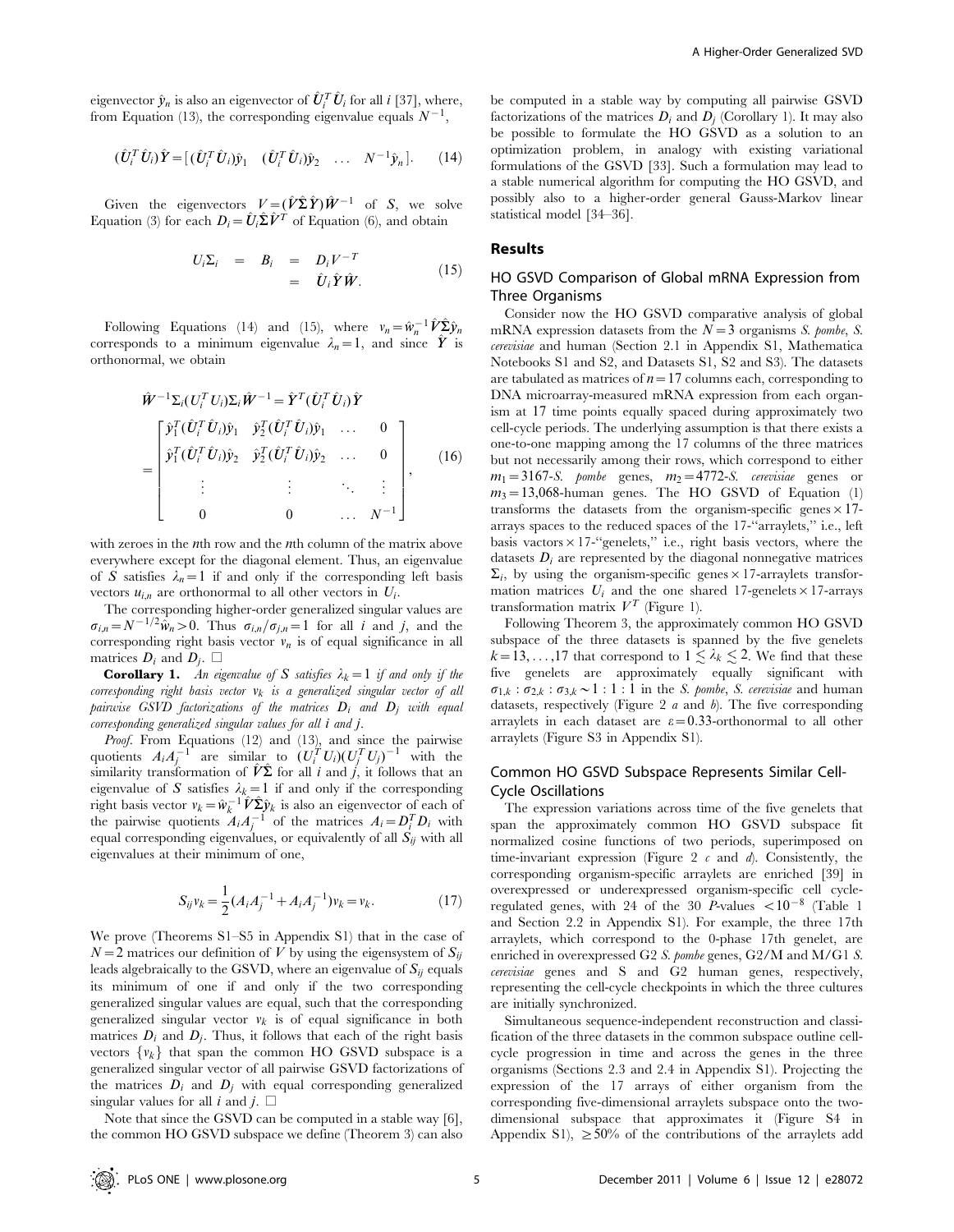

Figure 2. Genelets or right basis vectors. (a) Raster display of the expression of the 17 genelets, i.e., HO GSVD patterns of expression variation across time, with overexpression (red), no change in expression (black) and underexpression (green) around the array-, i.e., time-invariant expression. (b) Bar chart of the corresponding inverse eigenvalues  $\lambda_k^{-1}$ , showing that the 13th through the 17th genelets correspond to  $1 \lesssim \lambda_k \lesssim 2$ . (c) Linejoined graphs of the 13th (red), 14th (blue) and 15th (green) genelets in the two-dimensional subspace that approximates the five-dimensional HO GSVD subspace (Figure S4 and Section 2.4), normalized to zero average and unit variance. (d) Line-joined graphs of the projected 16th (orange) and 17th (violet) genelets in the two-dimensional subspace. The five genelets describe expression oscillations of two periods in the three time courses. doi:10.1371/journal.pone.0028072.g002

up, rather than cancel out (Figure 3  $a-c$ ). In these twodimensional subspaces, the angular order of the arrays of either organism describes cell-cycle progression in time through approximately two cell-cycle periods, from the initial cell-cycle phase and back to that initial phase twice. Projecting the expression of the genes,  $\geq 50\%$  of the contributions of the five genelets add up in the overall expression of 343 of the 380 S. pombe genes classified as cell cycle-regulated, 554 of the 641 S. cerevisiae cell-cycle genes, and 632 of the 787 human cell-cycle genes (Figure 3  $d-f$ ). Simultaneous classification of the genes of either organism into cell-cycle phases according to their angular

order in these two-dimensional subspaces is consistent with the classification of the arrays, and is in good agreement with the previous classifications of the genes (Figure 3  $g$ –i). With all 3167 S. pombe, 4772 S. cerevisiae and 13,068 human genes sorted, the expression variations of the five arraylets from each organism approximately fit one-period cosines, with the initial phase of each arraylet (Figures S5, S6, S7 in Appendix S1) similar to that of its corresponding genelet (Figure 2). The global mRNA expression of each organism, reconstructed in the common HO GSVD subspace, approximately fits a traveling wave, oscillating across time and across the genes.

|                | Arraylet | Overexpression    |                       | Underexpression   |                       |
|----------------|----------|-------------------|-----------------------|-------------------|-----------------------|
| <b>Dataset</b> |          | <b>Annotation</b> | P-value               | <b>Annotation</b> | $P$ -value            |
| S. pombe       | 13       | G <sub>2</sub>    | $2.4 \times 10^{-10}$ | G1                | $1.0 \times 10^{-15}$ |
|                | 14       | M                 | $2.2 \times 10^{-21}$ | G <sub>2</sub>    | $1.3 \times 10^{-9}$  |
|                | 15       | M                 | $4.1 \times 10^{-13}$ | S                 | $1.6 \times 10^{-17}$ |
|                | 16       | G <sub>2</sub>    | $5.2 \times 10^{-18}$ | G <sub>1</sub>    | $1.2 \times 10^{-26}$ |
|                | 17       | G <sub>2</sub>    | $2.4 \times 10^{-10}$ | S                 | $5.3 \times 10^{-35}$ |
| S. cerevisiae  | 13       | S/G2              | $4.3 \times 10^{-15}$ | M/G1              | $1.4 \times 10^{-9}$  |
|                | 14       | M/G1              | $4.9 \times 10^{-26}$ | G2/M              | $2.2 \times 10^{-12}$ |
|                | 15       | G <sub>1</sub>    | $7.7 \times 10^{-17}$ | S                 | $1.3 \times 10^{-8}$  |
|                | 16       | G2/M              | $2.3 \times 10^{-38}$ | G <sub>1</sub>    | $2.0 \times 10^{-32}$ |
|                | 17       | G2/M              | $2.3 \times 10^{-41}$ | G <sub>1</sub>    | $2.6 \times 10^{-40}$ |
| Human          | 13       | G1/S              | $1.1 \times 10^{-33}$ | G <sub>2</sub>    | $2.4 \times 10^{-44}$ |
|                | 14       | M/G1              | $5.7 \times 10^{-3}$  | G <sub>2</sub>    | $4.7 \times 10^{-2}$  |
|                | 15       | G <sub>2</sub>    | $9.8 \times 10^{-24}$ | None              | $1.4 \times 10^{-1}$  |
|                | 16       | G1/S              | $9.8 \times 10^{-13}$ | G <sub>2</sub>    | $4.1 \times 10^{-4}$  |
|                | 17       | G <sub>2</sub>    | $9.3 \times 10^{-33}$ | M/G1              | $2.7 \times 10^{-2}$  |

### Table 1. Arraylets or left basis vectors.

Probabilistic significance of the enrichment of the arraylets, i.e., HO GSVD patterns of expression variation across the S. pombe, S. cerevisiae and human genes, that span the common HO GSVD subspace in each dataset, in over- or underexpressed cell cycle-regulated genes. The P-value of each enrichment is calculated as described [39] (Section 2.2 in Appendix S1) assuming hypergeometric distribution of the annotations (Datasets S1, S2, S3) among the genes, including the  $m = 100$  genes most over- or underexpressed in each arraylet.

doi:10.1371/journal.pone.0028072.t001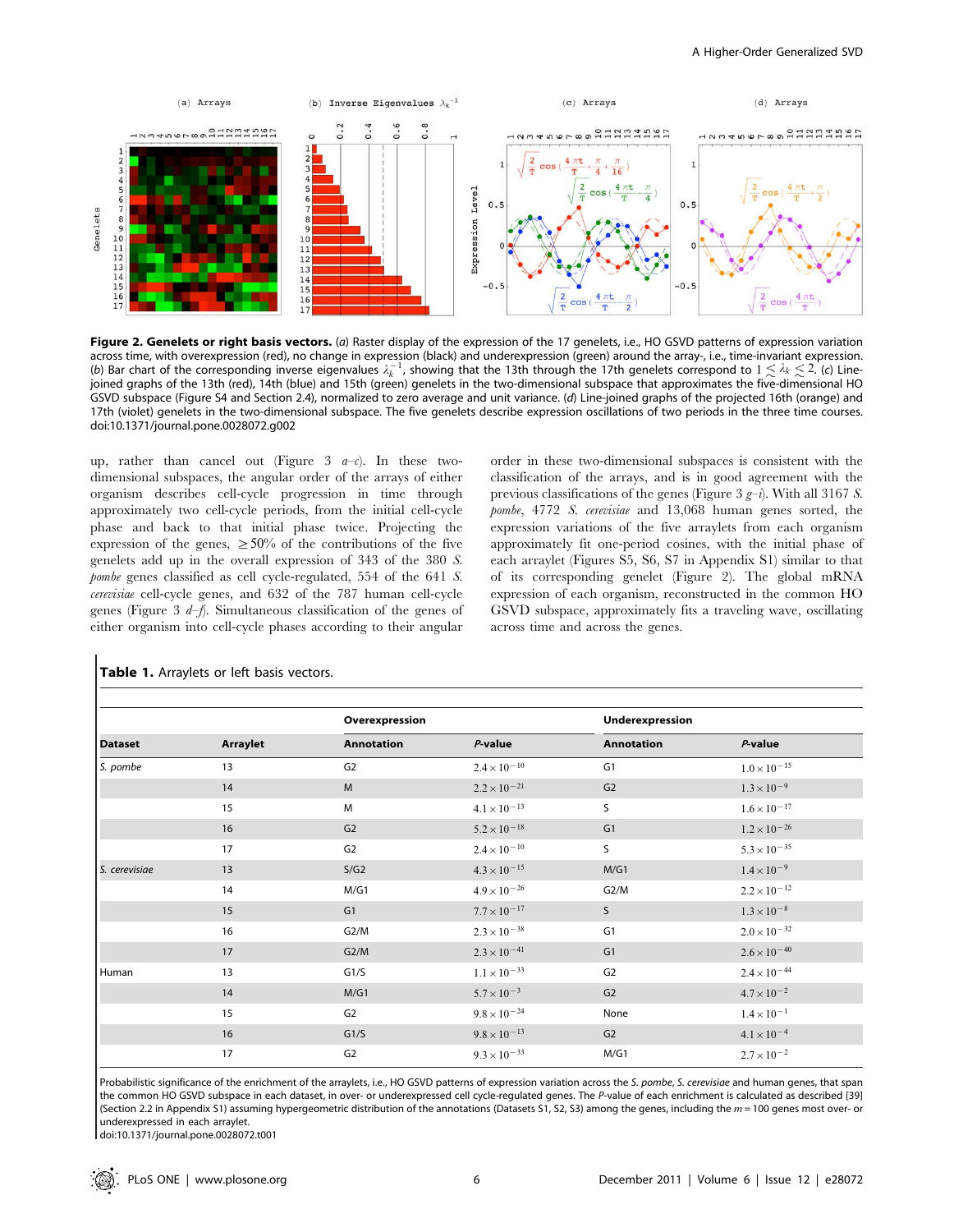

Figure 3. Common HO GSVD subspace represents similar cell-cycle oscillations. (a-c) S. pombe, S. cerevisiae and human array expression, projected from the five-dimensional common HO GSVD subspace onto the two-dimensional subspace that approximates it (Sections 2.3 and 2.4 in Appendix S1). The arrays are color-coded according to their previous cell-cycle classification [15–18]. The arrows describe the projections of the  $k=13, \ldots, 17$  arraylets of each dataset. The dashed unit and half-unit circles outline 100% and 50% of added-up (rather than canceled-out) contributions of these five arraylets to the overall projected expression. (d-f) Expression of 380, 641 and 787 cell cycle-regulated genes of S. pombe, S. cerevisiae and human, respectively, color-coded according to previous classifications. (g-i) The HO GSVD pictures of the S. pombe, S. cerevisiae and human cell-cycle programs. The arrows describe the projections of the  $k=13, \ldots, 17$  shared genelets and organism-specific arraylets that span the common HO GSVD subspace and represent cell-cycle checkpoints or transitions from one phase to the next. doi:10.1371/journal.pone.0028072.g003

Note also that simultaneous reconstruction in the common HO GSVD subspace removes the experimental artifacts and batch effects, which are dissimilar, from the three datasets. Consider, for example, the second genelet. With  $\sigma_{1,2} : \sigma_{2,2} : \sigma_{3,2} \sim 1 : 8 : 3$  in the S. pombe, S. cerevisiae and human datasets, respectively, this genelet is almost exclusive to the S. cerevisiae dataset. This genelet is anticorrelated with a time decaying pattern of expression (Figure 2a). Consistently, the corresponding S. cerevisiae-specific arraylet is enriched in underexpressed S. cerevisiae genes that were classified as up-regulated by the S. cerevisiae synchronizing agent, the  $\alpha$ -factor pheromone, with the *P*-value <10<sup>-46</sup>. Reconstruction in the common subspace effectively removes this S. cerevisiae-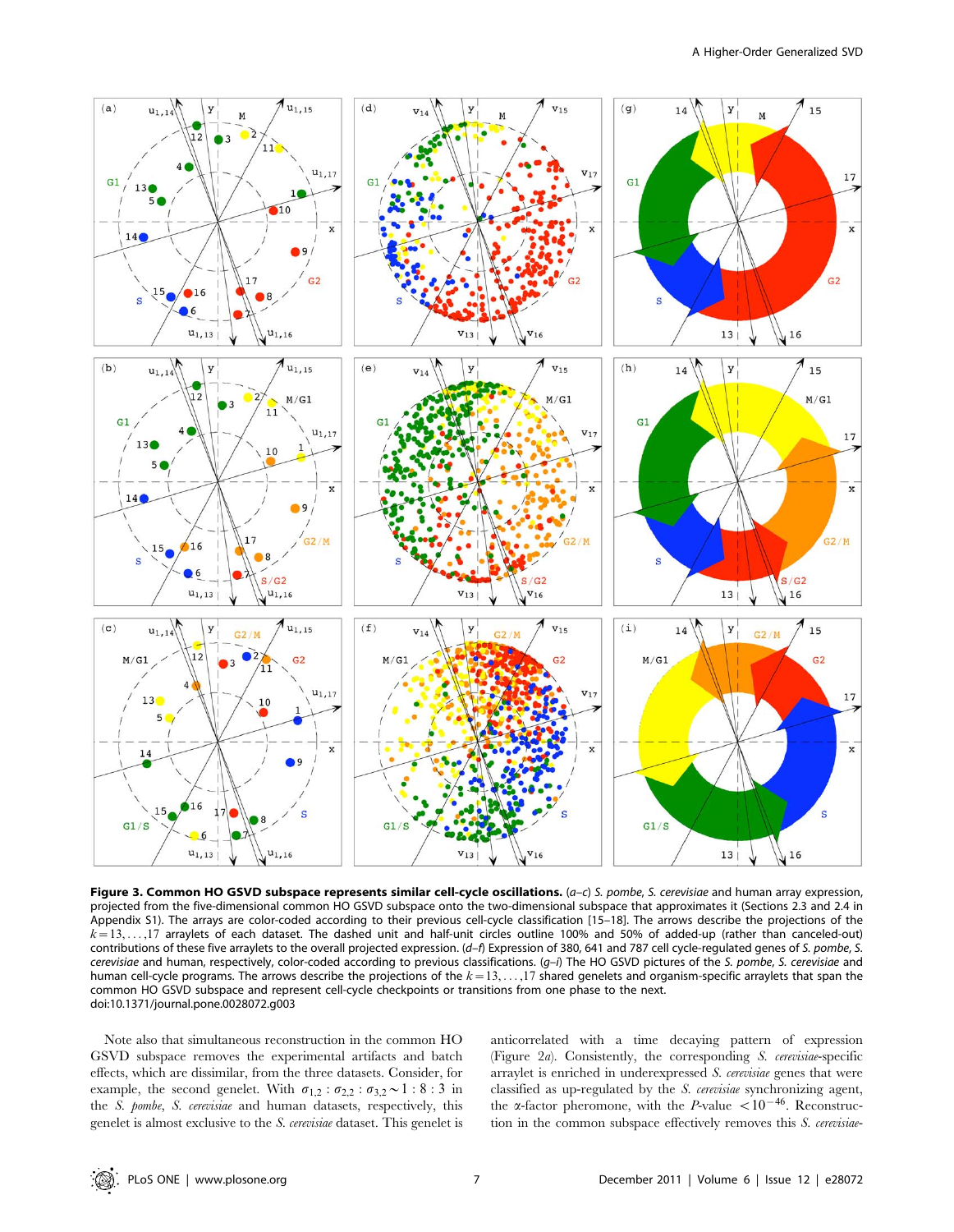

Figure 4. Simultaneous HO GSVD classification of homologous genes of different cell-cycle peak times. (a) The S. pombe gene BFR1, and (b) its closest S. cerevisiae homologs. (c) The S. pombe and (d) S. cerevisiae closest homologs of the S. cerevisiae gene PLB1. (e) The S. pombe cyclinencoding gene CIG2 and its closest S. pombe, (f) S. cerevisiae and (g) human homologs. doi:10.1371/journal.pone.0028072.g004

approximately exclusive pattern of expression variation from the three datasets.

## Simultaneous HO GSVD Classification of Homologous Genes of Different Cell-Cycle Peak Times

Notably, in the simultaneous sequence-independent classification of the genes of the three organisms in the common subspace, genes of significantly different cell-cycle peak times [19] but highly conserved sequences [20,21] are correctly classified (Section 2.5 in Appendix S1).

For example, consider the G2 S. pombe gene BFR1 (Figure 4a), which belongs to the evolutionarily highly conserved ATP-binding cassette (ABC) transporter superfamily [22]. The closest homologs of BFR1 in our S. pombe, S. cerevisiae and human datasets are the S. cerevisiae genes SNQ2, PDR5, PDR15 and PDR10 (Table S1a in Appendix S1). The expression of SNQ2 and PDR5 is known to peak at the S/G2 and G2/M cell-cycle phases, respectively [17]. However, sequence similarity does not imply similar cell-cycle peak times, and PDR15 and PDR10, the closest homologs of PDR5, are induced during stationary phase [23], which has been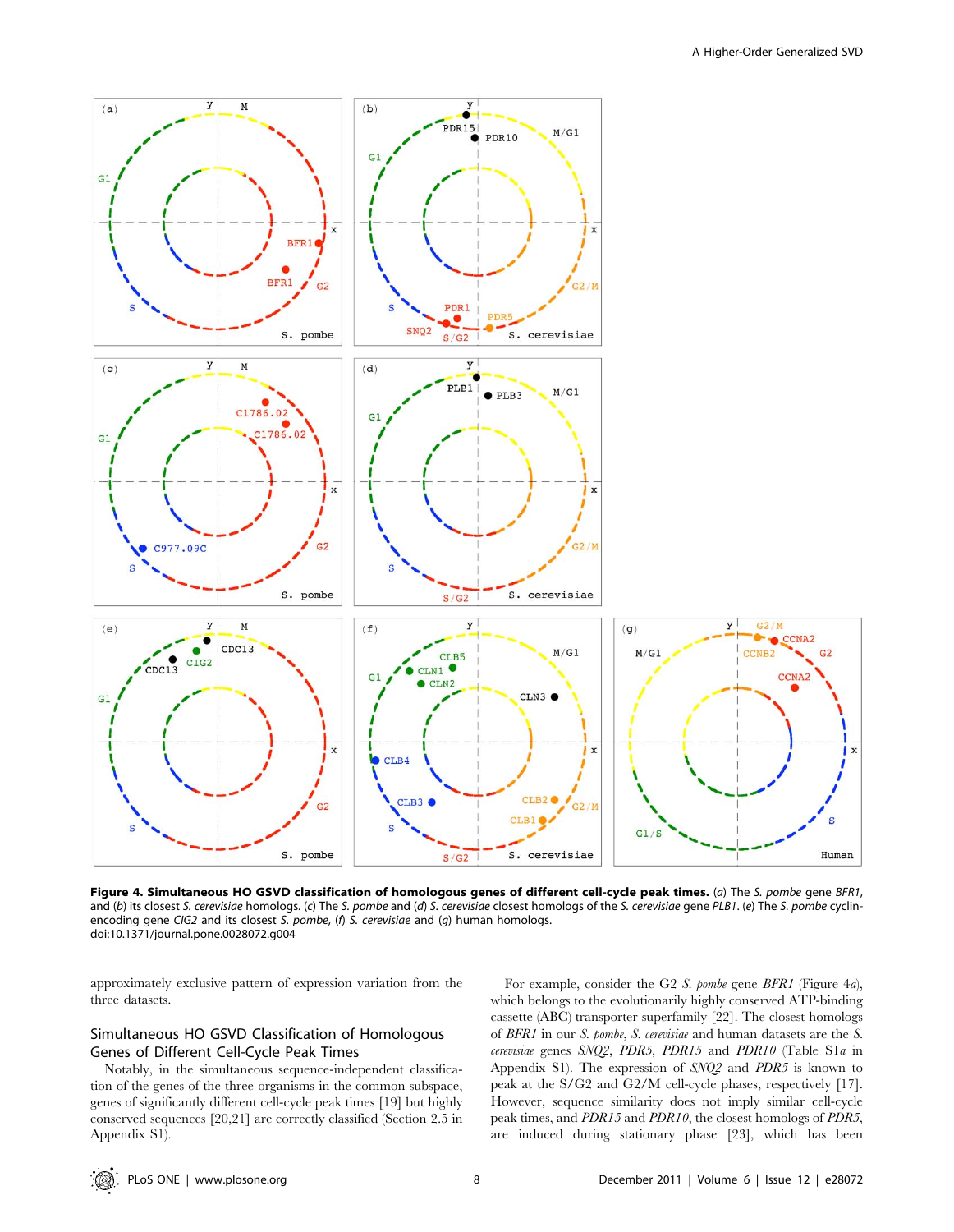hypothesized to occur in G1, before the Cdc28-defined cell-cycle arrest [24]. Consistently, we find *PDR15* and *PDR10* at the M/G1 to G1 transition, antipodal to (i.e., half a cell-cycle period apart from) SNQ2 and PDR5, which are projected onto S/G2 and G2/ M, respectively (Figure 4b). We also find the transcription factor PDR1 at S/G2, its known cell-cycle peak time, adjacent to SNQ2 and PDR5, which it positively regulates and might be regulated by, and antipodal to PDR15, which it negatively regulates [25–28].

Another example is the S. cerevisiae phospholipase B-encoding gene *PLB1* [29], which peaks at the cell-cycle phase M/G1 [30]. Its closest homolog in our S. cerevisiae dataset, PLB3, also peaks at M/G1 [17] (Figure 4d). However, among the closest S. pombe and human homologs of *PLB1* (Table S1b in Appendix S1), we find the S. pombe genes SPAC977.09c and SPAC1786.02, which expressions peak at the almost antipodal S. pombe cell-cycle phases S and G2, respectively [19] (Figure  $4c$ ).

As a third example, consider the S. pombe G1 B-type cyclinencoding gene CIG2 [31,32] (Table  $S1c$  in Appendix S1). Its closest S. pombe homolog, CDC13, peaks at M [19] (Figure  $4e$ ). The closest human homologs of CIG2, the cyclins CCNA2 and CCNB2, peak at G2 and G2/M, respectively (Figure 4g). However, while periodicity in mRNA abundance levels through the cell cycle is highly conserved among members of the cyclin family, the cellcycle peak times are not necessarily conserved [1]: The closest homologs of CIG2 in our S. cerevisiae dataset, are the G2/M promoter-encoding genes CLB1,2 and CLB3,4, which expressions peak at G2/M and S respectively, and CLB5, which encodes a DNA synthesis promoter, and peaks at G1 (Figure 4f).

#### **Discussion**

We mathematically defined a higher-order GSVD (HO GSVD) for two or more large-scale matrices with different row dimensions and the same column dimension. We proved that our new HO GSVD extends to higher orders almost all of the mathematical properties of the GSVD: The eigenvalues of S are always greater than or equal to one, and an eigenvalue of one corresponds to a right basis vector of equal significance in all matrices, and to a left basis vector in each matrix factorization that is orthogonal to all other left basis vectors in that factorization. We therefore mathematically defined, in analogy with the GSVD, the common HO GSVD subspace of the  $N\geq 2$  matrices to be the subspace spanned by the right basis vectors that correspond to the eigenvalues of  $S$  that equal one.

The only property that does not extend to higher orders in general is the complete column-wise orthogonality of the normalized left basis vectors in each factorization. Recent research showed that several higher-order generalizations are possible for a given matrix decomposition, each preserving some but not all of the properties of the matrix decomposition [12–14]. The HO GSVD has the interesting property of preserving the exactness and diagonality of the matrix GSVD and, in special cases, also partial or even complete column-wise orthogonality. That is, all N matrix factorizations in Equation (1) are exact, all N matrices  $\Sigma_i$  are diagonal, and when one or more of the eigenvalues of S equal one, the corresponding left basis vectors in each factorization are orthogonal to all other left basis vectors in that factorization.

The complete column-wise orthogonality of the matrix GSVD [5] enables its stable computation [6]. We showed that each of the right basis vectors that span the common HO GSVD subspace is a generalized singular vector of all pairwise GSVD factorizations of the matrices  $D_i$  and  $D_j$  with equal corresponding generalized singular values for all  $i$  and  $j$ . Since the GSVD can be computed in a stable way, the common HO GSVD subspace can also be

computed in a stable way by computing all pairwise GSVD factorizations of the matrices  $D_i$  and  $D_j$ . That is, the common HO GSVD subspace exists also for N matrices  $D_i$  that are not all of full column rank. This also means that the common HO GSVD subspace can be formulated as a solution to an optimization problem, in analogy with existing variational formulations of the GSVD [33].

It would be ideal if our procedure reduced to the stable computation of the matrix GSVD when  $N=2$ . To achieve this ideal, we would need to find a procedure that allows a computation of the HO GSVD, not just the common HO GSVD subspace, for N matrices  $D_i$  that are not all of full column rank. A formulation of the HO GSVD, not just the common HO GSVD subspace, as a solution to an optimization problem may lead to a stable numerical algorithm for computing the HO GSVD. Such a formulation may also lead to a higher-order general Gauss-Markov linear statistical model [34–36].

It was shown that the GSVD provides a mathematical framework for sequence-independent comparative modeling of DNA microarray data from two organisms, where the mathematical variables and operations represent experimental or biological reality [7,8]. The variables, subspaces of significant patterns that are common to both or exclusive to either one of the datasets, correlate with cellular programs that are conserved in both or unique to either one of the organisms, respectively. The operation of reconstruction in the subspaces common to both datasets outlines the biological similarity in the regulation of the cellular programs that are conserved across the species. Reconstruction in the common and exclusive subspaces of either dataset outlines the differential regulation of the conserved relative to the unique programs in the corresponding organism. Recent experimental results [9] verify a computationally predicted genome-wide mode of regulation [10,11], and demonstrate that GSVD modeling of DNA microarray data can be used to correctly predict previously unknown cellular mechanisms.

Here we showed, comparing global cell-cycle mRNA expression from the three disparate organisms S. pombe, S. cerevisiae and human, that the HO GSVD provides a sequence-independent comparative framework for two or more genomic datasets, where the variables and operations represent biological reality. The approximately common HO GSVD subspace represents the cellcycle mRNA expression oscillations, which are similar among the datasets. Simultaneous reconstruction in the common subspace removes the experimental artifacts, which are dissimilar, from the datasets. In the simultaneous sequence-independent classification of the genes of the three organisms in this common subspace, genes of highly conserved sequences but significantly different cellcycle peak times are correctly classified.

Additional possible applications of our HO GSVD in biotechnology include comparison of multiple genomic datasets, each corresponding to  $(i)$  the same experiment repeated multiple times using different experimental protocols, to separate the biological signal that is similar in all datasets from the dissimilar experimental artifacts;  $(ii)$  one of multiple types of genomic information, such as DNA copy number, DNA methylation and mRNA expression, collected from the same set of samples, e.g., tumor samples, to elucidate the molecular composition of the overall biological signal in these samples;  $(iii)$  one of multiple chromosomes of the same organism, to illustrate the relation, if any, between these chromosomes in terms of their, e.g., mRNA expression in a given set of samples; and  $(iv)$  one of multiple interacting organisms, e.g., in an ecosystem, to illuminate the exchange of biological information in these interactions.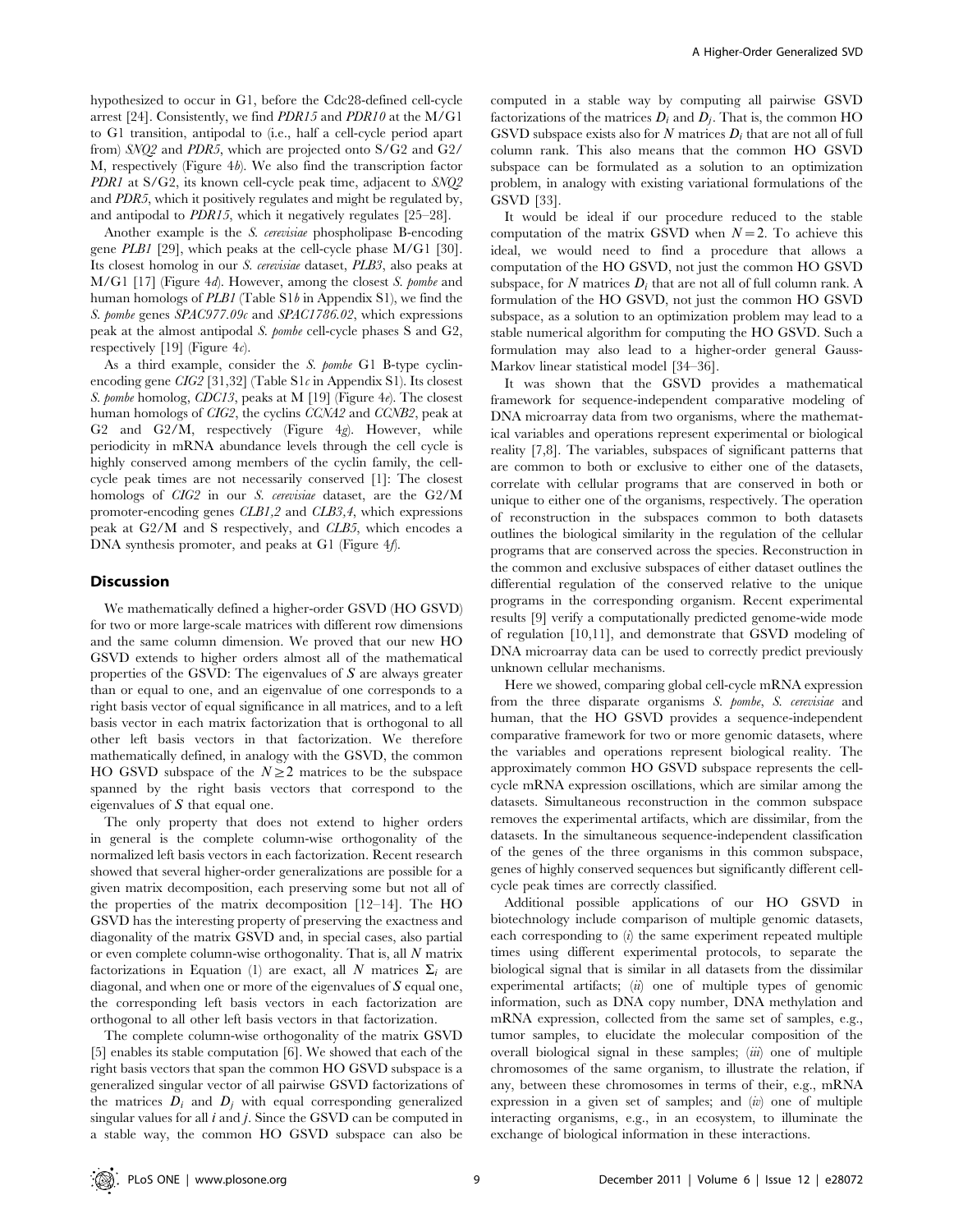## Supporting Information

Appendix S1 A PDF format file, readable by Adobe Acrobat Reader.

(PDF)

Mathematica Notebook S1 Higher-order generalized singular value decomposition (HO GSVD) of global mRNA expression datasets from three different organisms. A Mathematica 5.2 code file, executable by Mathematica 5.2 and readable by Mathematica Player, freely available at http://www.wolfram.com/products/player/. (NB)

Mathematica Notebook S2 HO GSVD of global mRNA expression datasets from three different organisms. A PDF format file, readable by Adobe Acrobat Reader. (PDF)

Dataset S1 S. pombe global mRNA expression. A tabdelimited text format file, readable by both Mathematica and Microsoft Excel, reproducing the relative mRNA expression levels of  $m_1 = 3167$  S. pombe gene clones at  $n = 17$  time points during about two cell-cycle periods from Rustici et al. [15] with the cellcycle classifications of Rustici et al. or Oliva et al. [16]. (TXT)

Dataset S2 S. cerevisiae global mRNA expression. A tabdelimited text format file, readable by both Mathematica and Microsoft Excel, reproducing the relative mRNA expression levels

## References

- 1. Jensen LJ, Jensen TS, de Lichtenberg U, Brunak S, Bork P (2006) Co-evolution of transcriptional and post-translational cell-cycle regulation. Nature 443: 594–597.
- 2. Lu Y, Huggins P, Bar-Joseph Z (2009) Cross species analysis of microarray expression data. Bioinformatics 25: 1476–1483.
- 3. Mushegian AR, Koonin EV (1996) A minimal gene set for cellular life derived by comparison of complete bacterial genomes. Proc Natl Acad Sci USA 93: 10268–10273.
- 4. Golub GH, Van Loan CF (1996) Matrix Computations. Baltimore: Johns Hopkins University Press, third edition. 694 p.
- 5. Van Loan CF (1976) Generalizing the singular value decomposition. SIAM J Numer Anal 13: 76–83.
- 6. Paige CC, Saunders MA (1981) Towards a generalized singular value decomposition. SIAM J Numer Anal 18: 398–405.
- 7. Alter O, Brown PO, Botstein D (2003) Generalized singular value decomposition for comparative analysis of genome-scale expression data sets of two different organisms. Proc Natl Acad Sci USA 100: 3351–3356.
- 8. Alter O (2006) Discovery of principles of nature from mathematical modeling of DNA microarray data. Proc Natl Acad Sci USA 103: 16063–16064.
- 9. Omberg L, Meyerson JR, Kobayashi K, Drury LS, Diffley JF, et al. (2009) Global effects of DNA replication and DNA replication origin activity on eukaryotic gene expression. Mol Syst Biol 5: 312.
- 10. Alter O, Golub GH (2004) Integrative analysis of genome-scale data by using pseudoinverse projection predicts novel correlation between DNA replication and RNA transcription. Proc Natl Acad Sci USA 101: 16577–16582.
- 11. Omberg L, Golub GH, Alter O (2007) A tensor higher-order singular value decomposition for integrative analysis of DNA microarray data from different studies. Proc Natl Acad Sci USA 104: 18371–18376.
- 12. De Lathauwer L, De Moor B, Vandewalle J (2000) A multilinear singular value decomposition. SIAM J Matrix Anal Appl 21: 1253–1278.
- 13. Vandewalle J, De Lathauwer L, Comon P (2003) The generalized higher order singular value decomposition and the oriented signal-to-signal ratios of pairs of signal tensors and their use in signal processing. In: Proc ECCTD'03 - European Conf on Circuit Theory and Design. pp I-389–I-392.
- 14. Alter O, Golub GH (2005) Reconstructing the pathways of a cellular system from genome-scale signals using matrix and tensor computations. Proc Natl Acad Sci USA 102: 17559–17564.
- 15. Rustici G, Mata J, Kivinen K, Lio´ P, Penkett CJ, et al. (2004) Periodic gene expression program of the fission yeast cell cycle. Nat Genet 36: 809–817.
- 16. Oliva A, Rosebrock A, Ferrezuelo F, Pyne S, Chen H, et al. (2005) The cell cycle-regulated genes of Schizosaccharomyces pombe. PLoS Biol 3: e225.
- 17. Spellman PT, Sherlock G, Zhang MQ, Iyer VR, Anders K, et al. (1998) Comprehensive identification of cell cycle-regulated genes of the yeast

of  $m_2 = 4772$  S. cerevisiae open reading frames (ORFs), or genes, at  $n = 17$  time points during about two cell-cycle periods, including cell-cycle classifications, from Spellman et al. [17]. (TXT)

Dataset S3 Human global mRNA expression. A tabdelimited text format file, readable by both Mathematica and Microsoft Excel, reproducing the relative mRNA expression levels of  $m_3 = 13,068$  human genes at  $n = 17$  time points during about two cell-cycle periods, including cell-cycle classifications, from Whitfield et al. [18]. (TXT)

## Acknowledgments

We thank G. H. Golub for introducing us to matrix and tensor computations, and the American Institute of Mathematics in Palo Alto and Stanford University for hosting the 2004 Workshop on Tensor Decompositions and the 2006 Workshop on Algorithms for Modern Massive Data Sets, respectively, where some of this work was done. We also thank C. H. Lee for technical assistance, R. A. Horn for helpful discussions of matrix analysis and careful reading of the manuscript, and L. De Lathauwer and A. Goffeau for helpful comments.

#### Author Contributions

Conceived and designed the experiments: OA. Performed the experiments: SPP OA. Analyzed the data: SPP OA. Contributed reagents/materials/ analysis tools: SPP OA. Wrote the paper: SPP MAS CFVL OA. Proved mathematical theorems: SPP MAS CFVL OA.

Saccharomyces cerevisiae by microarray hybridization. Mol Biol Cell 9: 3273–3297.

- 18. Whitfield ML, Sherlock G, Saldanha A, Murray JI, Ball CA, et al. (2002) Identification of genes periodically expressed in the human cell cycle and their expression in tumors. Mol Biol Cell 13: 1977–2000.
- 19. Gauthier NP, Larsen ME, Wernersson R, Brunak S, Jensen TS (2010) Cyclebase.org: version 2.0, an updated comprehensive, multi-species repository of cell cycle experiments and derived analysis results. Nucleic Acids Res 38: D699–D702.
- 20. Altschul SF, Gish W, Miller W, Myers EW, Lipman DJ (1990) Basic local alignment search tool. J Mol Biol 215: 403–410.
- 21. Pruitt KD, Tatusova T, Maglott DR (2007) NCBI reference sequences (RefSeq): a curated nonredundant sequence database of genomes, transcripts and proteins. Nucleic Acids Res 35: D61–D65.
- 22. Decottignies A, Goffeau A (1997) Complete inventory of the yeast ABC proteins. Nat Genet 15: 137–145.
- 23. Mamnun YM, Schüller C, Kuchler K (2004) Expression regulation of the yeast PDR5 ATP-binding cassette (ABC) transporter suggests a role in cellular detoxification during the exponential growth phase. FEBS Lett 559: 111–117.
- 24. Werner-Washburne M, Braun E, Johnston GC, Singer RA (1993) Stationary phase in the yeast Saccharomyces cerevisiae. Microbiol Rev 57: 383–401.
- 25. Meyers S, Schauer W, Balzi E, Wagner M, Goffeau A, et al. (1992) Interaction of the yeast pleiotropic drug resistance genes PDR1 and PDR5. Curr Genet 21: 431–436.
- 26. Mahe´ Y, Parle-McDermott A, Nourani A, Delahodde A, Lamprecht A, et al. (1996) The ATP-binding cassette multidrug transporter Snq2 of Saccharomyces cerevisiae: a novel target for the transcription factors Pdr1 and Pdr3. Mol Microbiol 20: 109–117.
- 27. Wolfger H, Mahé Y, Parle-McDermott A, Delahodde A, Kuchler K (1997) The yeast ATP binding cassette (ABC) protein genes PDR10 and PDR15 are novel targets for the Pdr1 and Pdr3 transcriptional regulators. FEBS Lett 418: 269–274.
- 28. Hlaváček O, Kučerová H, Harant K, Palková Z, Váchová L (2009) Putative role for ABC multidrug exporters in yeast quorum sensing. FEBS Lett 583: 1107–1113.
- 29. Lee KS, Patton JL, Fido M, Hines LK, Kohlwein SD, et al. (1994) The Saccharomyces cerevisiae PLB1 gene encodes a protein required for lysophospholipase and phospholipase B activity. J Biol Chem 269: 19725–19730.
- 30. Cho RJ, Campbell MJ, Winzeler EA, Steinmetz L, Conway A, et al. (1998) A genome-wide transcriptional analysis of the mitotic cell cycle. Mol Cell 2: 65–73.
- 31. Martin-Castellanos C, Labib K, Moreno S (1996) B-type cyclins regulate G1 progression in fission yeast in opposition to the p25rum1 cdk inhibitor. EMBO J 15: 839–849.